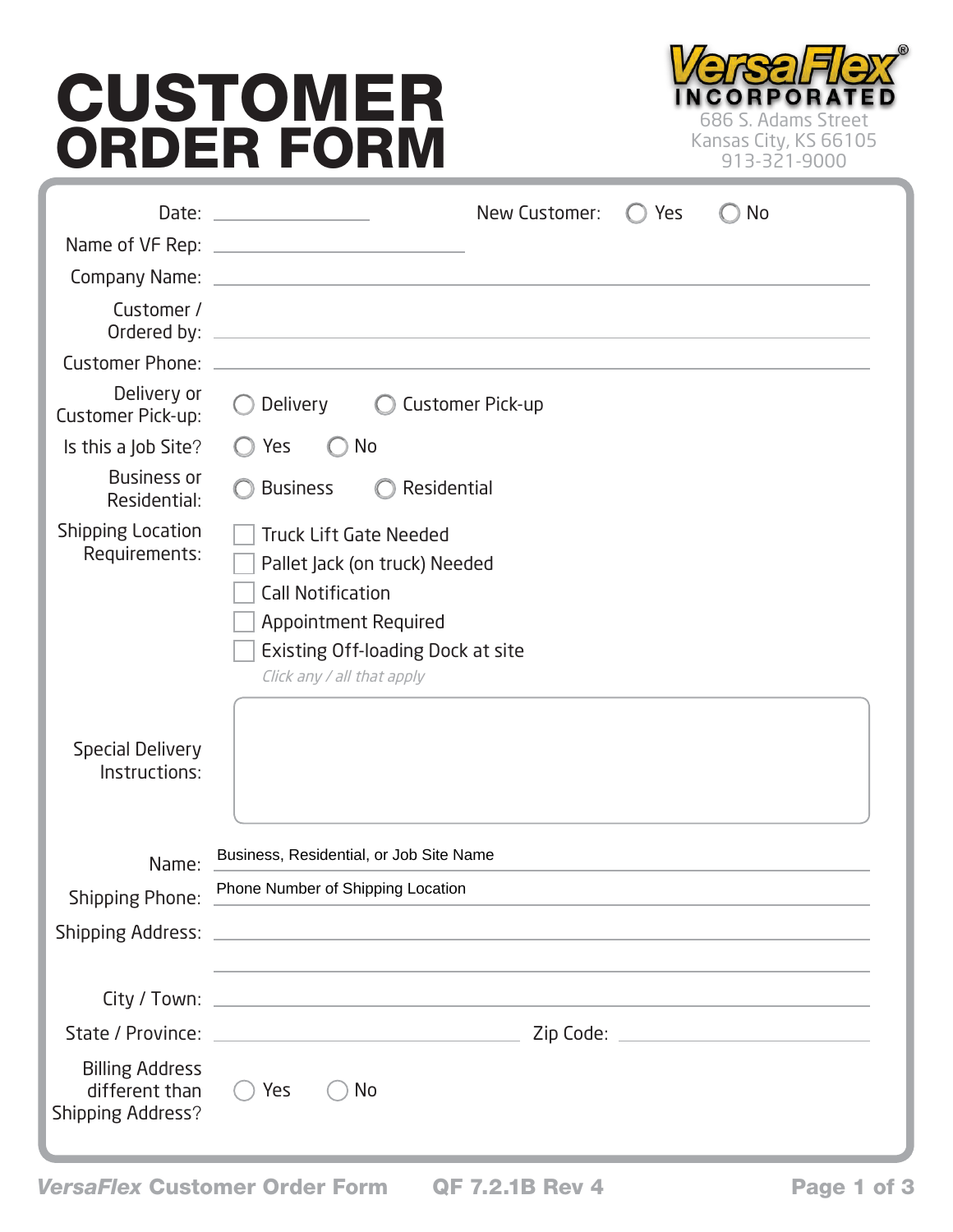## CUSTOMER **ORDER FORM EXADER STRANGES S. Adams Street**



| <b>Billing Information:</b>                     | ,我们也不能在这里的时候,我们也不能会在这里,我们也不能会在这里,我们也不能会在这里的时候,我们也不能会在这里的时候,我们也不能会在这里的时候,我们也不能会在这里                                                                                                                                                             |
|-------------------------------------------------|-----------------------------------------------------------------------------------------------------------------------------------------------------------------------------------------------------------------------------------------------|
|                                                 |                                                                                                                                                                                                                                               |
|                                                 |                                                                                                                                                                                                                                               |
| Order Details:                                  |                                                                                                                                                                                                                                               |
|                                                 |                                                                                                                                                                                                                                               |
| <b>Order Contact Name:</b>                      | Name of person who will be tracking this order                                                                                                                                                                                                |
| <b>Order Contact Phone:</b>                     | What number should we call to update with details about this order?                                                                                                                                                                           |
| <b>Order Confirmation</b><br>Email Address:     | Working email address required for any confirmations to be sent                                                                                                                                                                               |
| Ship Date / Tracking<br>Info Requested?         | Yes<br>No                                                                                                                                                                                                                                     |
| Billing Account set up<br>with VersaFlex?       | Yes<br>No                                                                                                                                                                                                                                     |
| Yes, Customer Name/<br><b>Reference Number:</b> |                                                                                                                                                                                                                                               |
|                                                 | For existing customers who already have a line of credit with VersaFlex. Contact us if<br>you don't know your Customer Name / Reference Number.                                                                                               |
| No, Cardholder's<br>Phone Number:               |                                                                                                                                                                                                                                               |
|                                                 | Please provide card holder's direct phone number so we can make immediate contact<br>with card holder to verify payment. This is required for us to begin processing your<br>order. Credit cards cannot be accepted on this form or by email. |
| Purchase Order                                  | Number: Number and the state of the state of the state of the state of the state of the state of the state of the state of the state of the state of the state of the state of the state of the state of the state of the stat                |
|                                                 |                                                                                                                                                                                                                                               |